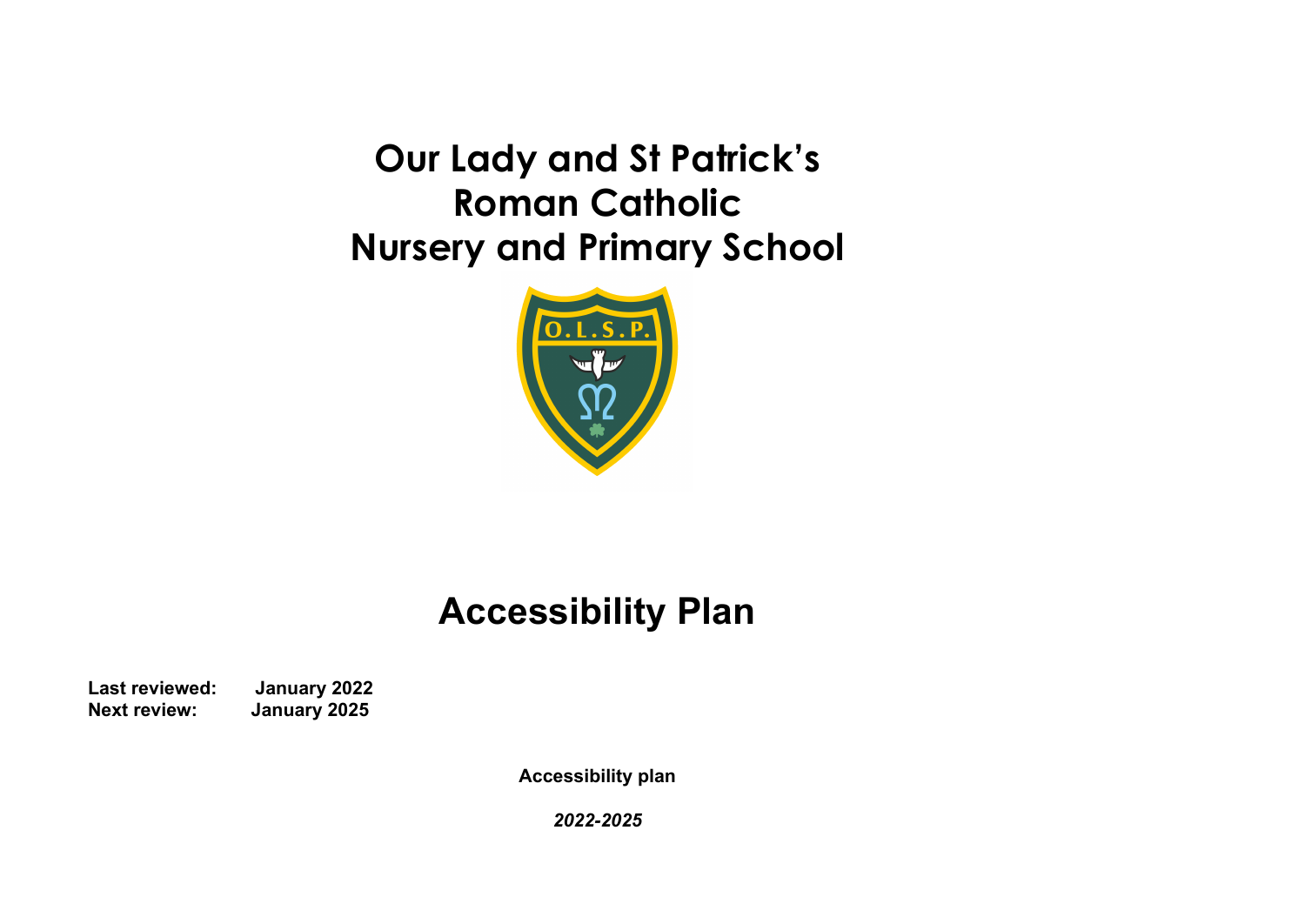The Equality Act 2010 makes it unlawful for the responsible body of a school to discriminate against, harass or victimise a pupil or potential pupil:

- in relation to admissions.
- in the way it provides education for pupils,
- in the way it provides pupils access to any benefit, facility or service, or
- by excluding a pupil or subjecting them to any other detriment.

Schools must implement accessibility plans which are aimed at:

- increasing the extent to which disabled pupils can participate in the curriculum;
- improving the physical environment of schools to enable disabled pupils to take better advantage of education, benefits, facilities and services provided; and
- improving the availability of accessible information to disabled pupils.

According to the Act a "disabled person is defined as someone who has a physical or mental impairment which has an effect on his or her ability to carry out normal day-to-day activities". The effect must be substantial, long term and adverse. The Equality Act definition of disability covers physical disabilities, sensory and other mental impairments and learning disabilities.

## **Section 1: Vision statement**

At Our Lady & St Patrick's RC Primary school we aim to provide an accessible environment which values and includes all pupils, staff, parents and visitors regardless of their needs. We are committed to challenging negative attitudes about disability and accessibility and aim to develop a culture of awareness, tolerance and inclusion.

## **Section 2: Aims and objectives**

Our aims are to:

- Improve and maintain access to the physical environment
- Increase access to the curriculum for pupils with a disability
- Improve the delivery of written information to pupils

The table below sets out how the school will achieve these aims.

This Accessibility Plan is not a standalone document but should be considered alongside the following school policy documents:

- School Development Plan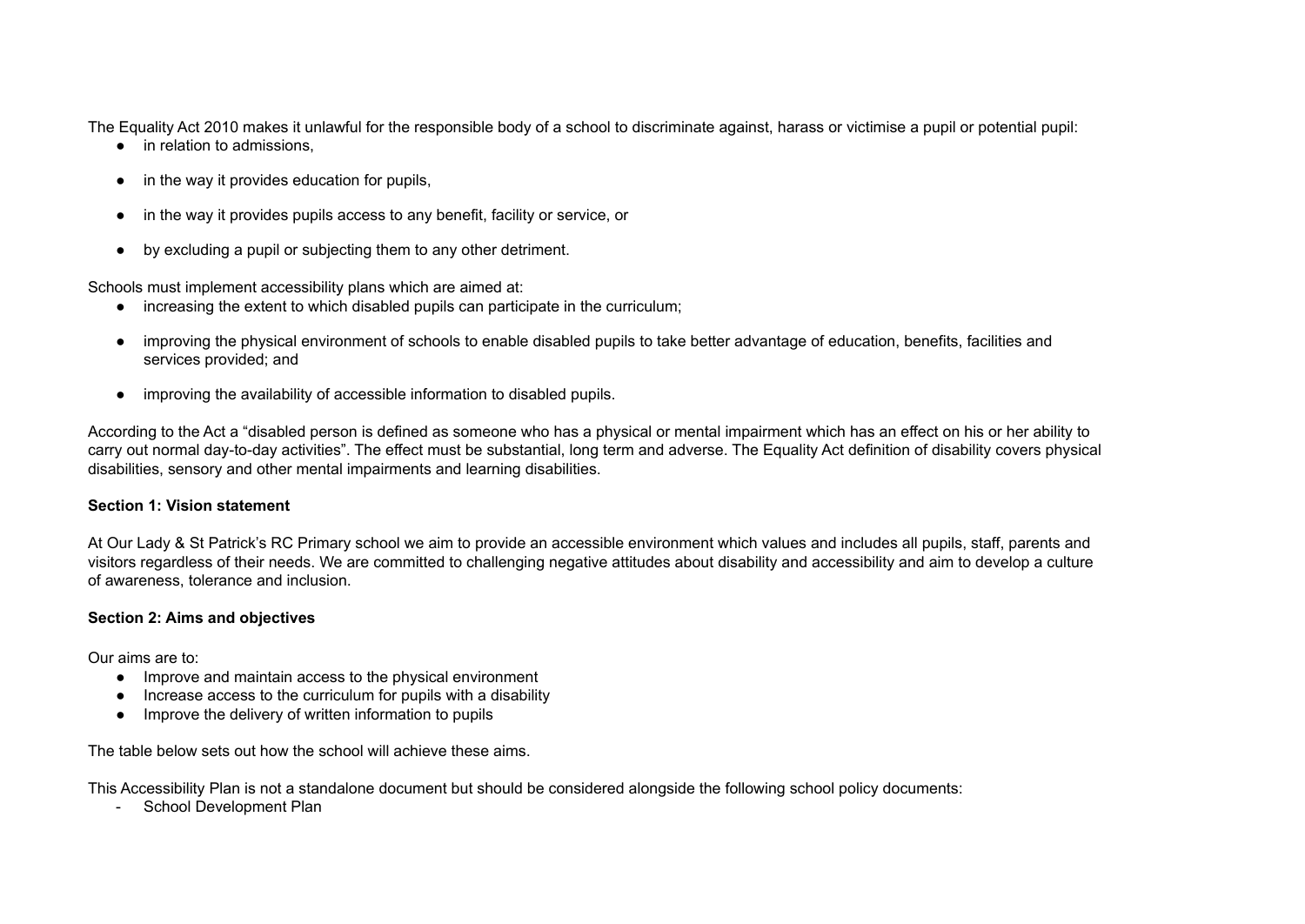- SEND Policy
- Safeguarding policy
- Health & Safety policy
- Equal Opportunities Policy

The Governing body will share this Accessibility plan with all staff members and put it on the school's website for parents. It will be the responsibility of the whole school community to implement this scheme in a manner which promotes the inclusive ethos of our school.

| <b>Access to the Physical Environment</b>                 |                                                                                                                                                                                                                                                                                                               |                                                                                                                                                                                                             |                              |                                                  |                                                                           |  |
|-----------------------------------------------------------|---------------------------------------------------------------------------------------------------------------------------------------------------------------------------------------------------------------------------------------------------------------------------------------------------------------|-------------------------------------------------------------------------------------------------------------------------------------------------------------------------------------------------------------|------------------------------|--------------------------------------------------|---------------------------------------------------------------------------|--|
| <b>Aim</b>                                                | <b>Current good practice</b><br>Include established practice and practice<br>under development                                                                                                                                                                                                                | <b>Strategy/Actions to be taken</b>                                                                                                                                                                         | <b>Person</b><br>responsible | <b>Time</b>                                      | <b>Success criteria</b>                                                   |  |
| Improvements<br>to aid those with<br>visual<br>impairment | Lines painted on the external steps.<br>Yellow lines on internal stairs.<br>Yellow handrails.                                                                                                                                                                                                                 | Maintenance of external steps & manhole<br>covers highlighted in yellow / non-slip paint.<br>Maintenance of yellow paint on poles.                                                                          | Caretaker                    | Ongoing<br>To be<br>refreshed<br>as<br>necessary | Hazards highlighted and all<br>areas monitored and<br>maintained.         |  |
| Improvements<br>to the toilets.                           | We have installed a hand rail in both<br>the Y3/4 boy's toilet and Y5/6 boy's<br>toilets and purchased a removable<br>toilet booster seat and step to<br>support a child to use the toilet.<br>We have a disabled toilet on the<br>ground floor, with a handrail. It also<br>has a safe waste disposable bin. | All toilets to have a hand rail facility so a child<br>with a physical impairment can access any<br>toilet in the school.<br>(Short term- handrails installed as required by<br>individuals in year groups) | CAST and<br>caretaker        | Long term                                        | All toilets are accessible to<br>children who need<br>additional support. |  |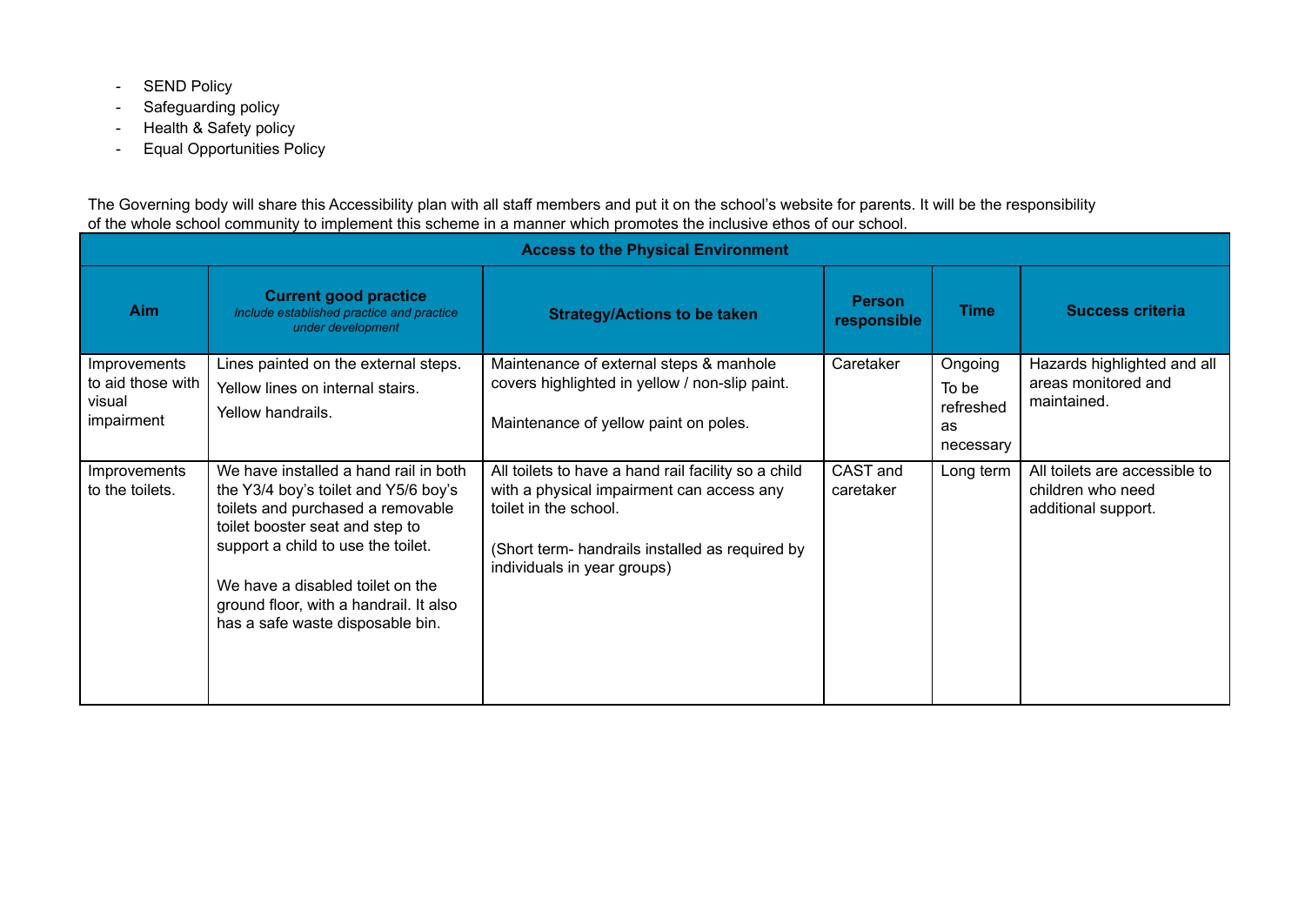| Access to the<br>school site                                                                                                                        | We have installed a lift to the upper<br>floor, this means wheelchair users or<br>people with restricted mobility can<br>access the hall.                                                                                                                       | Ramps to all classrooms in Key stage 2.<br>(Currently Class 3 is accessed through Class<br>4. All classes have access via the back of the<br>school) | CL/RO                      | Long term              | Children with restricted<br>mobility can access all<br>areas of the school<br>including fire assembly<br>point, from KS2        |
|-----------------------------------------------------------------------------------------------------------------------------------------------------|-----------------------------------------------------------------------------------------------------------------------------------------------------------------------------------------------------------------------------------------------------------------|------------------------------------------------------------------------------------------------------------------------------------------------------|----------------------------|------------------------|---------------------------------------------------------------------------------------------------------------------------------|
|                                                                                                                                                     | Level access to Key stage 2 classes<br>via rear of premises. Access to FSU<br>and C1 via nursery garden. Level<br>access to C2 vi reception                                                                                                                     | Sloped pathway from KS2, to enable all to<br>assemble on the playground emergency<br>assembly point.                                                 | <b>CAST</b><br><b>CAST</b> | Long term<br>Long term | classrooms.                                                                                                                     |
|                                                                                                                                                     | We have a designated disabled                                                                                                                                                                                                                                   | Improve access to the field.                                                                                                                         |                            | Medium                 |                                                                                                                                 |
|                                                                                                                                                     | parking space in our carpark. The<br>lines have been repainted to ensure<br>it is clear this is a designated parking<br>space for disabilities. .                                                                                                               | Tarmac outside the Foundation Stage unit to<br>be repaired, some dips and branches breaking<br>through.                                              |                            | term                   |                                                                                                                                 |
|                                                                                                                                                     | Risk assessment carried out when a<br>child has mobility/ accessibility<br>issues. This includes a temporary<br>mobility issue such as an injury<br>requiring them to be on crutches.                                                                           | Main pedestrian path to the school to be<br>resurfaced to ensure it is smooth.                                                                       |                            | Long term              |                                                                                                                                 |
| Personal care<br>for pupils                                                                                                                         | We have a disabled toilet with a safe<br>waste disposal bin.                                                                                                                                                                                                    | Wet room to wash and change children.                                                                                                                | <b>CAST</b>                | Long term              | Children's personal care<br>needs are met.                                                                                      |
|                                                                                                                                                     | Changing mat available in the<br>disabled toilet and in FSU.                                                                                                                                                                                                    | A pull down changing table in the<br>FSU/standing aid to support nappy changes for<br>those children with mobility difficulties.                     | CL/RO                      | Medium<br>term         |                                                                                                                                 |
|                                                                                                                                                     | PPE available for staff to use.                                                                                                                                                                                                                                 |                                                                                                                                                      |                            |                        |                                                                                                                                 |
| To consult<br>parents,<br>children and<br>other agencies<br>about school<br>priorities for<br>increasing<br>access to the<br>site and<br>classrooms | Informal discussion with parents,<br>children etc - particularly those with<br>disabilities ongoing or temporary.<br>Formal discussions with health care<br>professionals to create individualised<br>health care plans for those children<br>who require them. | Completion of the Access Audit annually and<br>as required by school admissions                                                                      | SENCo - RO<br><b>SLT</b>   | Ongoing                | Children's site access<br>needs are met.<br>Parents and other<br>stakeholders (mainly<br>health) ensure access<br>needs are met |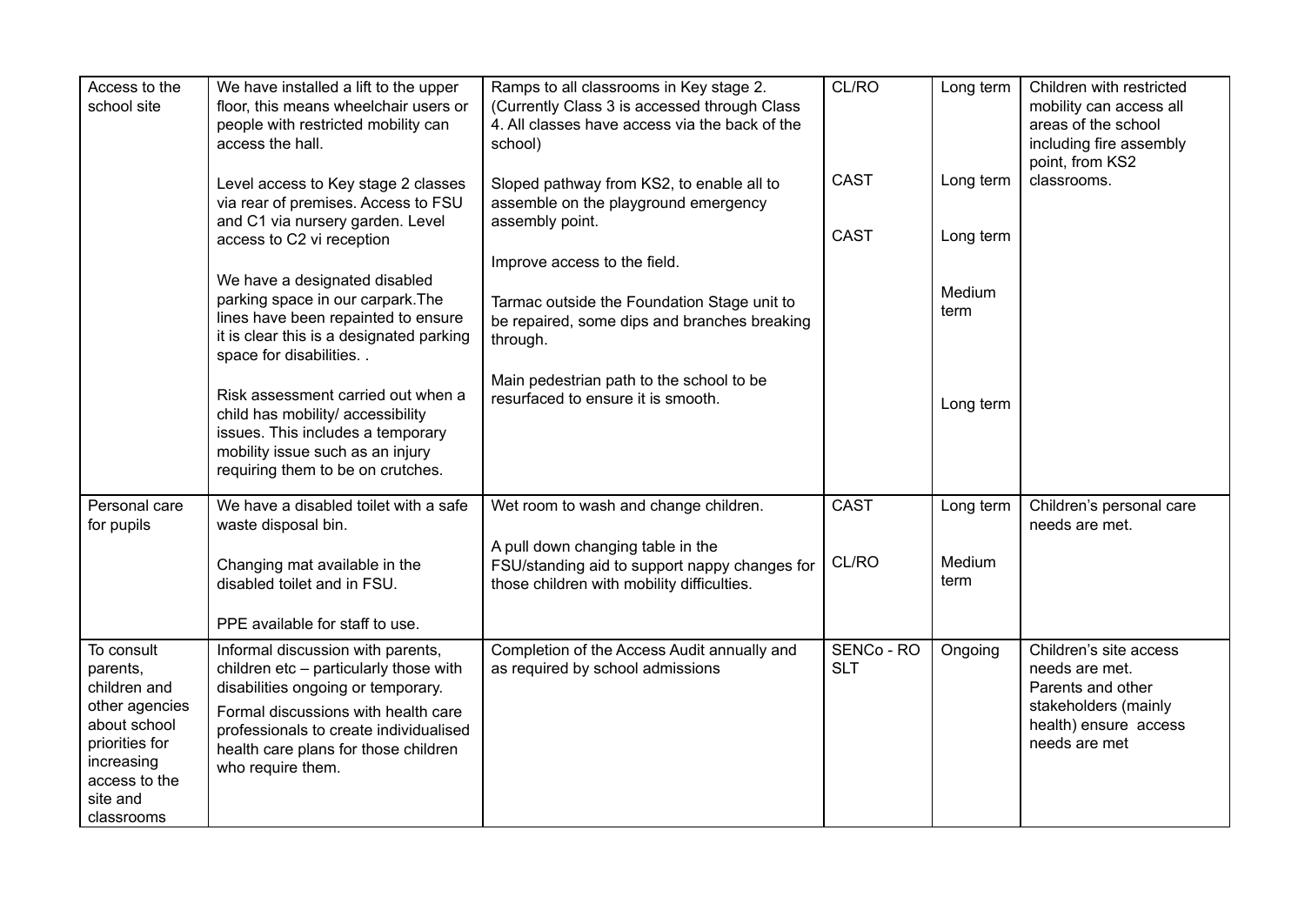| <b>Current good practice</b><br>Include established practice and practice<br>under development                                                                  | <b>Strategy/Actions to be taken</b>                                                                                                                                         | <b>Person</b><br>responsible   | <b>Time</b>              | <b>Success criteria</b>                                                                                                                       |                                                                                                                        |
|-----------------------------------------------------------------------------------------------------------------------------------------------------------------|-----------------------------------------------------------------------------------------------------------------------------------------------------------------------------|--------------------------------|--------------------------|-----------------------------------------------------------------------------------------------------------------------------------------------|------------------------------------------------------------------------------------------------------------------------|
| SLT observation notes.<br>Use of Widget to support<br>communication and interaction needs<br>and support development of<br>language for children with cognition | SLT to continue to do 'walk throughs' with a<br>focus on SEND, SENDCo and Governor focus<br>visits.<br>SEND review planned in January 2022.                                 | <b>SLT</b><br><b>SENDCo</b>    | Ongoing<br>Short<br>term | Observations show the<br>needs of children with<br>SEND are being met in<br>class.                                                            |                                                                                                                        |
| Devon's Graduated Response<br>framework used to identify and<br>support children with SEND.                                                                     | CPD for staff and subject leaders focused on<br>supporting the 4 broad areas of need in each<br>separate foundation curriculum area in addition<br>to core subjects.        | <b>SLT</b>                     | Short<br>term            |                                                                                                                                               |                                                                                                                        |
| Liaising with advisory teachers e.g.<br>VI advisory teacher to ensure access<br>to the full curriculum.                                                         | Ensure children can articulate their specific<br>targets and are given regular opportunities to<br>identify what helps them to overcome barriers<br>to learning.            |                                |                          |                                                                                                                                               |                                                                                                                        |
| provision.                                                                                                                                                      |                                                                                                                                                                             |                                |                          |                                                                                                                                               |                                                                                                                        |
| Dyslexia training for SENDco.<br>Specialist SALT training for TAs<br>Autumn term 2021.<br>Liaison with professionals e.g.<br>communication and interaction team | Training for teaching staff & TAs on Spld.<br>Speech and Language therapist is available to<br>come in and train the staff on the<br>implementation of language programmes. | <b>SENDCo</b><br><b>SALT</b>   | Short<br>term            | provision.                                                                                                                                    | Staff are aware of a range<br>of Spld and can relate this<br>to the children in their class<br>to improve outcomes and |
| - attend clinics with staff.<br>SENCO has completed National<br>Award for SEN (December 2021)                                                                   | Continue to work with C&I team and SEMH<br>team to develop staff awareness.<br>Explore trauma informed practice training for<br>more staff.                                 | <b>SENDCo</b><br><b>SENDCo</b> |                          | Staff can put strategies in<br>place to ensure all children<br>are able to access all parts<br>of the curriculum regardless<br>of their spld. |                                                                                                                        |
|                                                                                                                                                                 | and learning needs.<br>Visual timetables used as universal                                                                                                                  |                                | <b>SENDCo</b>            |                                                                                                                                               |                                                                                                                        |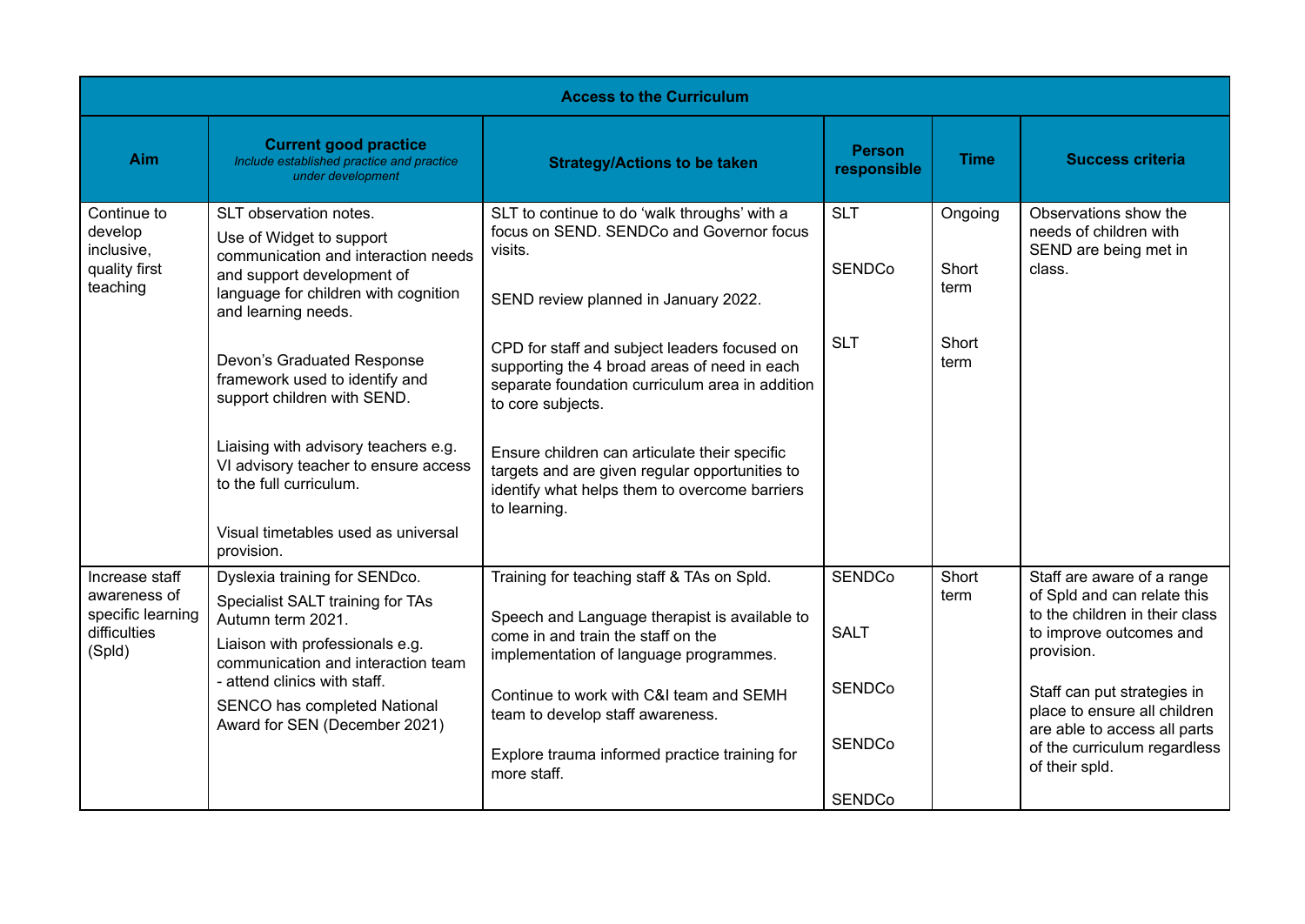|                                                                                                    |                                                                                                                                                                                     | 2 x TAS to attend Fun fit and HIgh 5 training to<br>improve provision for children with Physical<br>and Sensory needs.                                                                                                           |                                               |                |                                                                                                                    |
|----------------------------------------------------------------------------------------------------|-------------------------------------------------------------------------------------------------------------------------------------------------------------------------------------|----------------------------------------------------------------------------------------------------------------------------------------------------------------------------------------------------------------------------------|-----------------------------------------------|----------------|--------------------------------------------------------------------------------------------------------------------|
| ICT is used to<br>support access<br>to the<br>curriculum                                           | Chromebooks are available for some<br>pupils in Key Stage 2 to use who find<br>recording work particularly difficult.                                                               | Training for staff on specific<br>websites/resources available to support<br>children with their recording e.g. Widget, typing<br>practice and Reading Eggs programme.                                                           | <b>SENDCo</b><br>and<br>Curriculum<br>leaders | Medium<br>term | Children with SEND are<br>able to have alternative<br>ways of accessing the<br>curriculum through ICT.             |
| Appropriate use<br>of specialised<br>equipment to<br>benefit<br>individual                         | Ear defenders, overlays, writing<br>slopes, pencil grips, concentrators,<br>weighted lap cushions, wrap<br>blankets, chromebooks, tinted books,<br>enlarging dome, wobble cushions, | Resources to support children with additional<br>needs are purchased and replenished, such as<br>fidget toys, colour overlays, sloped writing<br>board, pencil grips etc.                                                        | <b>SENDCO</b>                                 | Ongoing        | Children with additional<br>needs have the resources<br>they need to fully access<br>the curriculum.               |
| vibrating cushions, wobble feet<br>children<br>boards, booths.<br>THRIVE sensory room developed in | Liaise with healthcare professionals to ensure<br>specialized equipment is provided for those<br>children who require it. e.g. standing aids.                                       | <b>SENDCo</b><br><b>SENDCo</b>                                                                                                                                                                                                   | Ongoing<br>Short<br>Term                      |                |                                                                                                                    |
|                                                                                                    | the clubhouse.                                                                                                                                                                      | 2 x TAs to attend Fun Fit and High 5 training.<br>Resources to be purchased to support gross                                                                                                                                     |                                               |                |                                                                                                                    |
|                                                                                                    |                                                                                                                                                                                     | and fine motor interventions for the above<br>intervention.                                                                                                                                                                      |                                               |                |                                                                                                                    |
| Improve the<br>quality of<br>provision for<br>children with<br>emotional<br>needs.                 | We have a pastoral support team<br>who run THRIVE and Rainbows<br>interventions. They often will see<br>children for 'drop-ins' if a child needs<br>support on a particular day.    | Explore training to become a trauma informed<br>school with more members of staff being<br>trained to develop their understanding of<br>supporting children with emotional needs/<br>those children who have experienced trauma. | <b>SENDCo</b>                                 | Long term      | Children who need a<br>tranquil space or safe<br>space due to their<br>emotional needs have a<br>designated space. |
|                                                                                                    | We have developed a sensory<br>THRIVE room in the clubhouse which<br>is used for pastoral interventions.                                                                            | Look for grants to further develop provision for<br>a better equipped sensory room/pod.                                                                                                                                          | <b>SENCO</b><br>Governors<br><b>SLT</b>       | Long term      | Parents have a private<br>place to talk to<br>professionals.                                                       |
|                                                                                                    | Early Help is open and active for a<br>number of our families and school<br>staff have developed their                                                                              | We are limited in terms of meeting space for<br>TAF/wider professional meetings. Explore<br>funding for an outdoor classroom/pod.                                                                                                | <b>SENCO</b><br>Governors<br><b>SLT</b>       | Long term      |                                                                                                                    |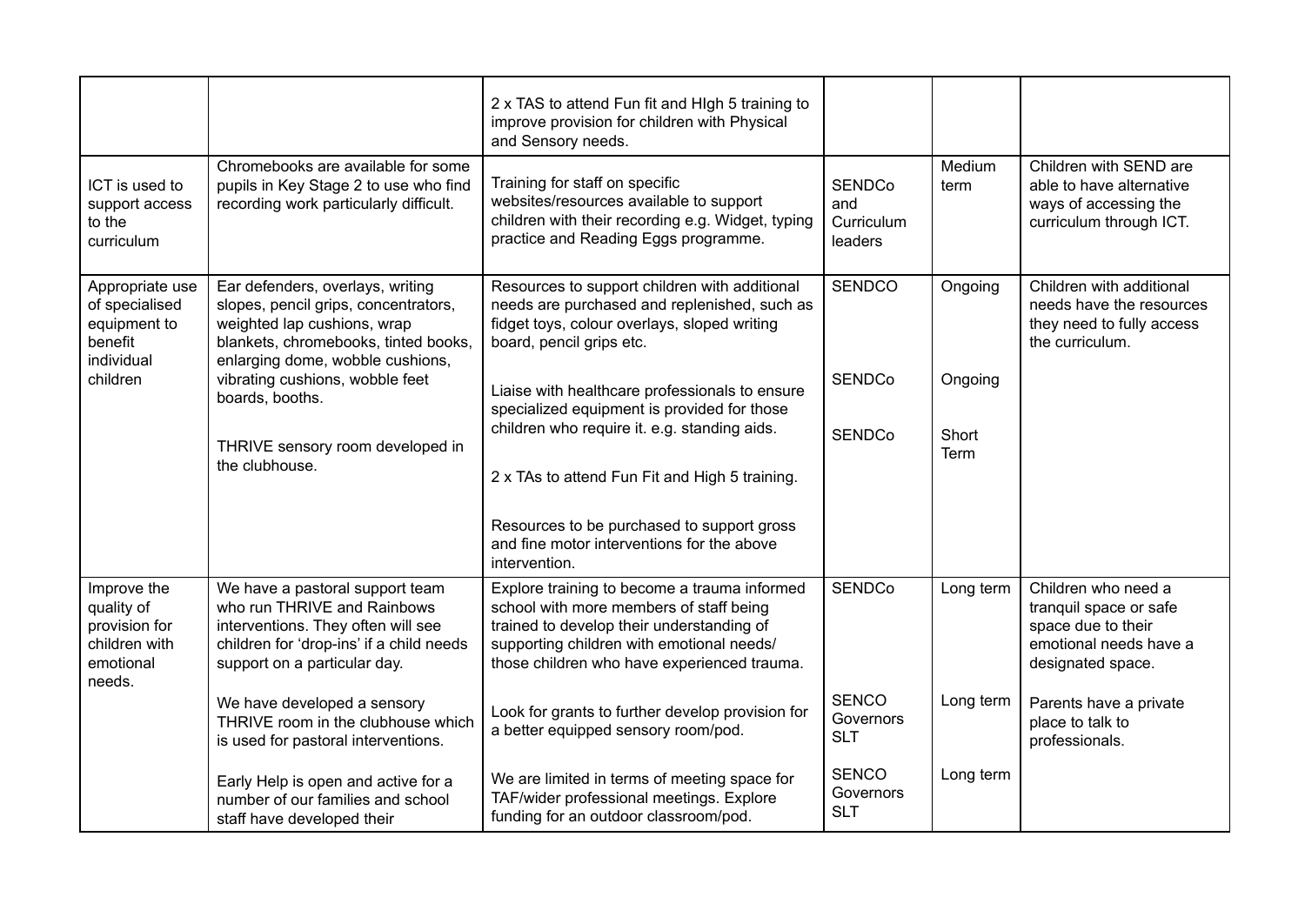|                                                                                                 | understanding and awareness of<br>Early Help.                                                                                                                                                                                           |                                                                                                                                                                                                                                                                                                 |                                                          |                                                   | Staff have a space to work<br>with children who need<br>emotional support.                            |
|-------------------------------------------------------------------------------------------------|-----------------------------------------------------------------------------------------------------------------------------------------------------------------------------------------------------------------------------------------|-------------------------------------------------------------------------------------------------------------------------------------------------------------------------------------------------------------------------------------------------------------------------------------------------|----------------------------------------------------------|---------------------------------------------------|-------------------------------------------------------------------------------------------------------|
| Improve<br>multisensory<br>resources in<br>Key Stage 1<br>and 2                                 | Sensory room has been developed in<br>the clubhouse.<br>We have increased the variety and<br>number of sensory resources<br>available to the children.                                                                                  | Teachers show they are supporting<br>multi-sensory needs in their planning and this<br>is clear in provision<br>Continue to work with wider professionals such<br>as Physio/OT to ensure recommendations are<br>being followed.<br>Multi-sensory resources are purchased for Key<br>Stage 1 & 2 | SENCo/<br>Health team<br>Admin/<br><b>SENCo</b>          | Short<br>term<br>Medium<br>term<br>Medium<br>term | Children's sensory needs<br>are met, helping to reduce<br>barriers to learning.                       |
| <b>Improve Sports</b><br>provision and<br>inclusion for<br>children with<br>disabilities        | Use of external sports specialists<br>including additional support with<br>swimming                                                                                                                                                     | Individual Sports plans for children where<br>necessary                                                                                                                                                                                                                                         | <b>SEN</b><br>PE lead                                    | Ongoing                                           | Children's curriculum needs<br>are met.                                                               |
|                                                                                                 |                                                                                                                                                                                                                                         | <b>Access to Written Information</b>                                                                                                                                                                                                                                                            |                                                          |                                                   |                                                                                                       |
| <b>Aim</b>                                                                                      | <b>Current good practice</b><br>Include established practice and practice<br>under development                                                                                                                                          | <b>Strategy/Actions to be taken</b>                                                                                                                                                                                                                                                             | <b>Person</b><br>responsible                             | <b>Time</b>                                       | <b>Success criteria</b>                                                                               |
| 'Reader friendly'<br>written<br>information is<br>available to<br>pupils with<br>specific needs | Staff are aware of pupils in their class<br>that need written material in another<br>format for worksheets, such as<br>coloured paper or different fonts.<br>They adjust IWB settings accordingly.<br>Reading overlays and tinted books | End of year transition meetings ensure all staff<br>are aware of the pupil's needs and resources<br>needed.<br>'Reader friendly' materials are used in a whole<br>school approach, for example, Presentations in<br>assemblies. Displays around the school are                                  | <b>Class</b><br>teachers /<br><b>SENDCo</b><br>All staff | Short<br>term<br>Long term                        | Good transition between<br>classes with resources<br>shared.<br>We are a 'Reader friendly'<br>school. |
|                                                                                                 | purchased for students who require<br>them.                                                                                                                                                                                             | communication friendly.                                                                                                                                                                                                                                                                         |                                                          |                                                   |                                                                                                       |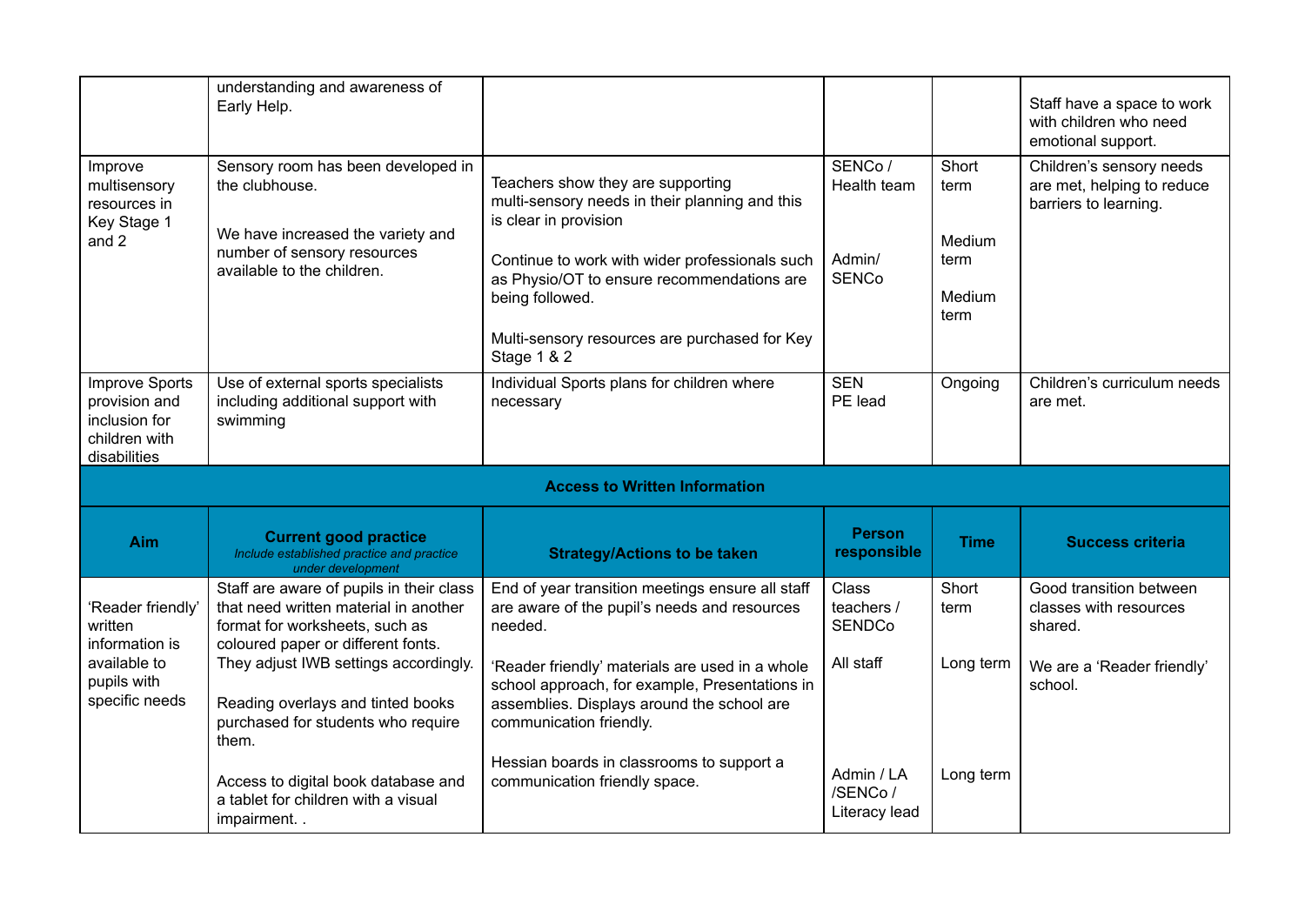|                                                                                                     |                                                              | Purchase an IPAD to support RNIB app for a<br>VI child.                                                                                                                                                                |              |                |                                                                                                                                                                                           |
|-----------------------------------------------------------------------------------------------------|--------------------------------------------------------------|------------------------------------------------------------------------------------------------------------------------------------------------------------------------------------------------------------------------|--------------|----------------|-------------------------------------------------------------------------------------------------------------------------------------------------------------------------------------------|
| Availability of<br>written material<br>in alternative<br>formats when<br>specifically<br>requested. | Widget used to support children with<br>C&I and Cog&L needs. | Staff and parents to be aware of services<br>available for converting written information into<br>alternative formats.<br>Training of how to use IPads to read text.<br>Texts provided on RNIB for children with a VI. | <b>SENCO</b> | Medium<br>term | Written information<br>available in alternative<br>formats and languages, on<br>request.<br>All admin staff, parents and<br>community users know how<br>to access alternative<br>formats. |

Approved by: FGB on \_\_\_\_\_\_

Date: 17th Jan 2022

Next review date: January 2022

**Section 3: Access audit**

| <b>Feature</b><br>For example: | <b>Description</b>                                                                                                                                                                                                                                                                                  | <b>Actions to be taken</b>                                                                                      | <b>Person</b><br>responsible | Date to<br>complete<br>actions by |
|--------------------------------|-----------------------------------------------------------------------------------------------------------------------------------------------------------------------------------------------------------------------------------------------------------------------------------------------------|-----------------------------------------------------------------------------------------------------------------|------------------------------|-----------------------------------|
| Number of<br>storeys           | Two storey when entering via reception. Lift<br>available to access first floor. Sloped pathways /<br>access to all classrooms, except classroom 3.<br>Some physical restrictions internally between<br>classrooms, also steps between KS2 block and the<br>playground. (Evacuation assembly point) | Fund and Construct sloped meandering<br>pathway through "quiet area", between<br>KS2 classrooms and playground. | Governors                    | Long term                         |
| Corridor<br>access             | Corridors clear and minimum 1.0m clearance<br>maintained throughout                                                                                                                                                                                                                                 | Remind staff to keep accesses clear                                                                             | All staff                    | ongoing                           |